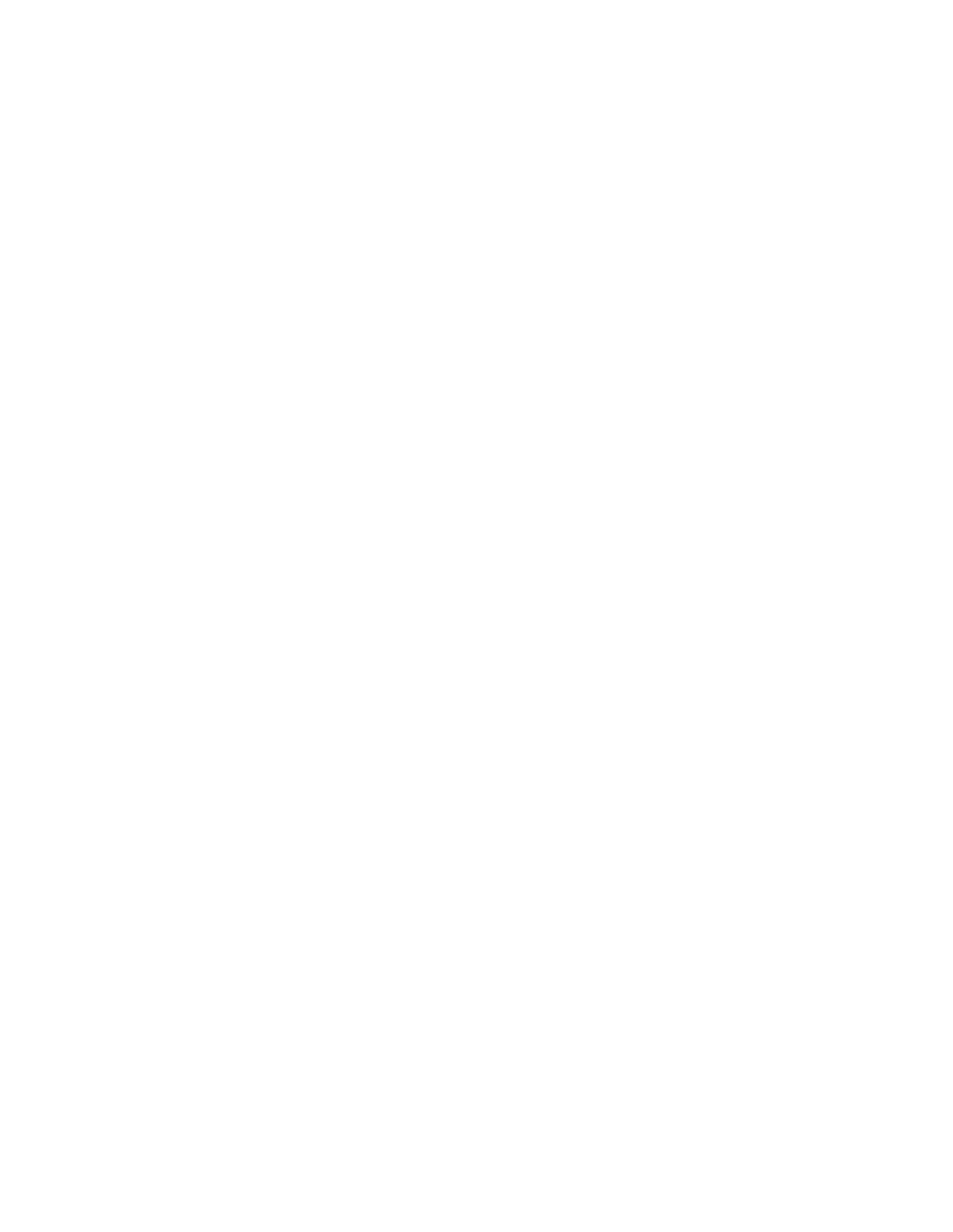$O<sub>vari</sub> in$ 

Page

# **Table of Contents**

| 2.0 |       |                                                                               |  |
|-----|-------|-------------------------------------------------------------------------------|--|
| 3.0 |       |                                                                               |  |
|     | 3.1   |                                                                               |  |
|     | 3.2   |                                                                               |  |
|     | 3.3   |                                                                               |  |
|     | 3.4   |                                                                               |  |
|     | 3.5   |                                                                               |  |
|     | 3.6   |                                                                               |  |
|     | 3.7   |                                                                               |  |
|     | 3.8   |                                                                               |  |
|     | 3.9   |                                                                               |  |
|     | 3.10  |                                                                               |  |
|     | 3.11  |                                                                               |  |
|     | 3.12  |                                                                               |  |
|     | 3.13  |                                                                               |  |
| 4.0 |       |                                                                               |  |
|     | 4.1   |                                                                               |  |
|     | 4.1.1 |                                                                               |  |
|     | 4.2   |                                                                               |  |
|     | 4.3   |                                                                               |  |
|     | 4.4   |                                                                               |  |
|     | 4.5   |                                                                               |  |
|     | 4.6   |                                                                               |  |
|     | 4.7   |                                                                               |  |
|     | 4.8   |                                                                               |  |
|     | 4.9   |                                                                               |  |
|     | 4.10  |                                                                               |  |
|     | 4.11  | Calculate Ground Fault (GF) Pick-Up Secondary Current 10                      |  |
|     | 4.12  |                                                                               |  |
|     | 4.13  |                                                                               |  |
|     | 4.14  |                                                                               |  |
| 5.0 |       |                                                                               |  |
|     | 5.1   | Calculate Quick-Trip <sup>™</sup> Instantaneous Pick-Up Secondary Current  13 |  |
|     | 5.2   |                                                                               |  |
|     | 5.3   | Calculate Quick-Trip <sup>™</sup> Ground Fault Pick-Up Secondary Current 14   |  |
|     | 54    |                                                                               |  |
| 6.0 |       |                                                                               |  |
|     | 6.1   |                                                                               |  |
|     | 6.2   |                                                                               |  |
|     | 6.3   |                                                                               |  |

**Rev** 1.1

Section

1.0

 $20$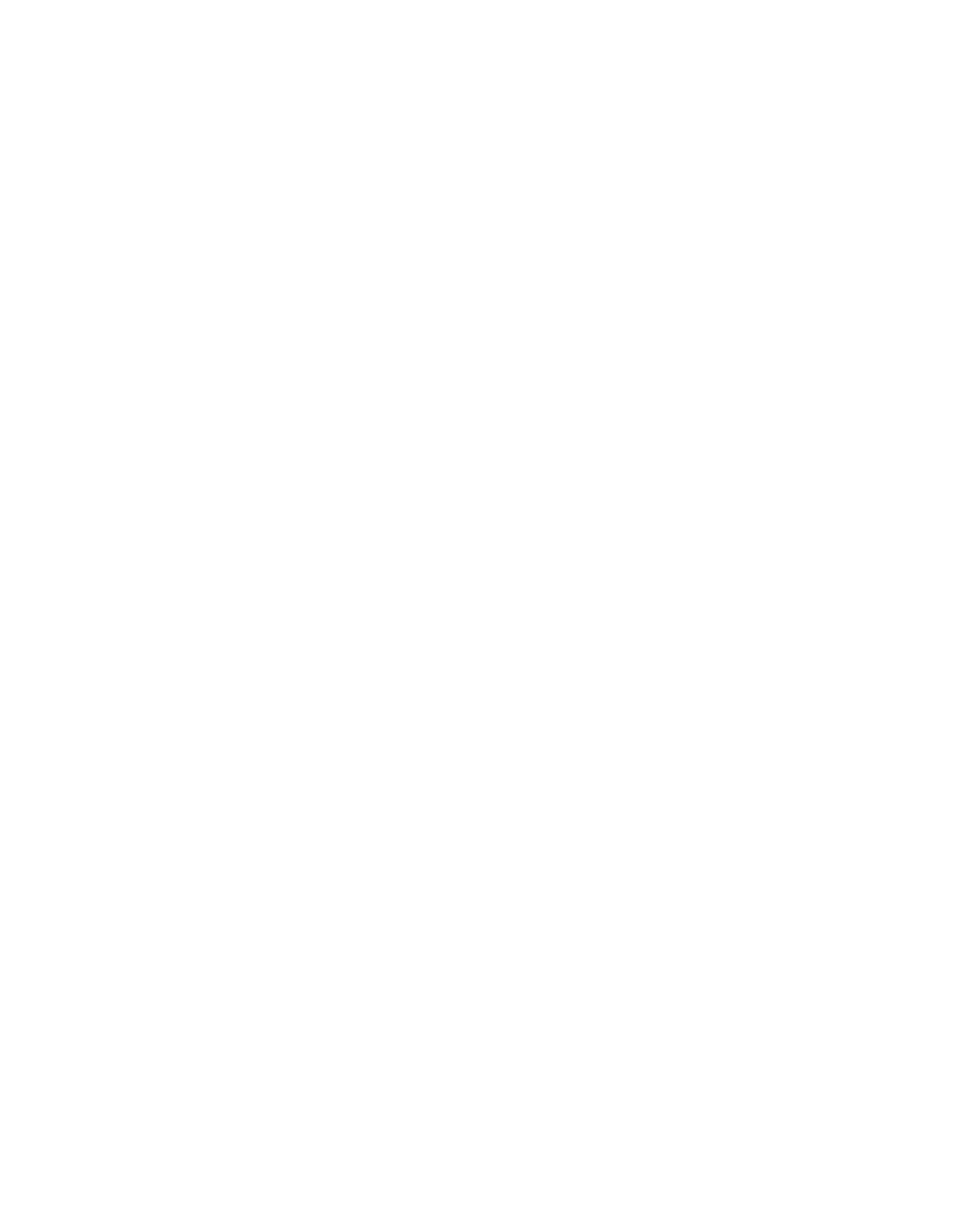## **1.0 Introduction**

The Model B-291 Secondary Injection Test Set is a single-phase test set specifically designed for testing the operation of the AC-PRO microcontroller based trip units manufactured by Utility Relay Co.

The test set will test the standard AC-PRO trip unit configured for 1-amp secondary current transformers (CTs) or special AC-PRO trip units configured for other secondary CT ratings.

The test set can test pick-up and time delays of the various protection functions by driving current into the AC-PRO on the secondary side of the CT circuit.

The test set will test 60, 50, 40 or 25 Hertz AC-PRO trip units.

The test set will test the AC-PRO trip system with the exception of the CTs and associated wiring harness.

#### **Important:**

**Secondary injection testing is not a substitute for primary injection testing that should be performed for any circuit breaker retrofit.**

## **2.0 Overview**

The basic function of the test set is to deliver an accurate level of AC current directly to the AC-PRO trip unit under test and to verify the pick-up values and times required for the AC-PRO to trip.

The technician running the test will operate the Start (5), Stop (7), Clear (8) and Current Preset (13) push buttons, adjust the Amp Coarse (14) and Amp Fine (15) potentiometers (pots), and adjust the Phase (11) and Frequency (16) Selector switches. The two displays  $(6 \& 12)$ are used to indicate elapsed time in seconds and test current in amps.

Note: Numbers in parentheses refer to the labeled items in Figure 1.

Please reference the AC-PRO users manual for complete AC-PRO operating instructions.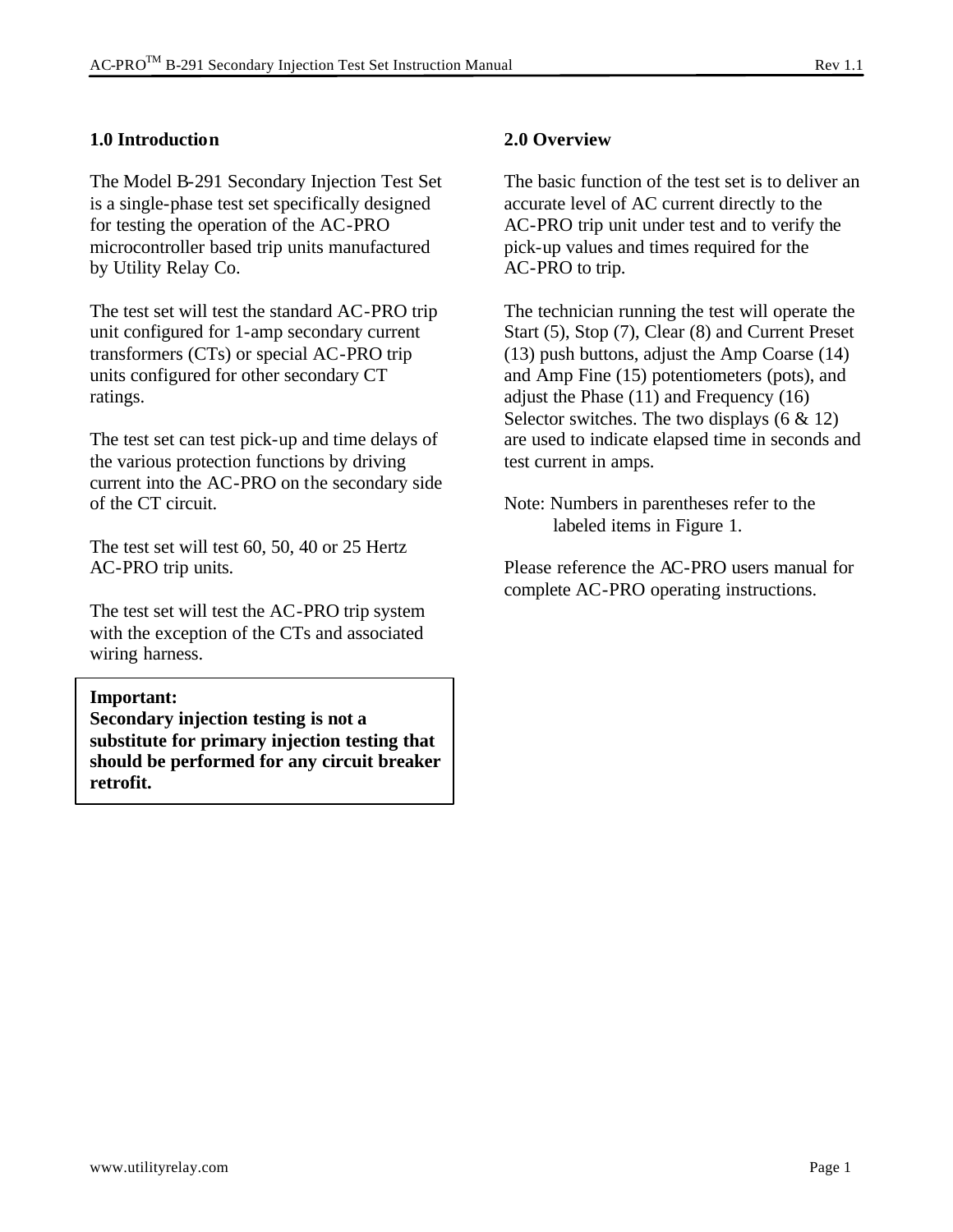

- 1 Power Cable/Fuse Holder Power cable connector with main fuse. (120Vac 50/60Hz).
- 2 Cooling Airflow Exhaust Cooling air for the test set exits via this filter opening. (Must not be blocked)
- 3 Power ON/OFF Switch
- 4 Start LED Illuminates when test current is flowing.
- 5 Start Push Button Starts test current flow and starts the timer.
- 6 Timer Display Displays elapsed time of test current flow in seconds.
- 7 Stop Push Button Stops test current flow and freezes the timer.
- 8 Clear Push Button Resets the timer to zero.
- 9 Contrast Push Button Hold this input in until the desired display contrast is reached.
- 10 Ground Fault Type Select Switch Selects between an AC-PRO with Standard GF or Ground Return GF.
- 11 Phase Select Switch Selects one of the phases (A,B,C) or ground fault as the test current path.
- 12 Current Display Displays measured true RMS current and Current Preset value.
- 13 Current Preset Push Button When held, the current display indicates the setting of the Amp Coarse and Fine pots but does not send current to the trip unit.

## **Figure 1 Control Panel Overview**

- 14 Amp Coarse Pot Used to make large adjustments in current.
- 15 Amp Fine Pot Used to make small adjustments in current.
- 16 Frequency Select Switch This switch selects the AC frequency; 25, 40, 50 or 60 Hertz.
- 17 Cooling Airflow Intake Cooing air for the test set enters via this filter opening. (Must not be blocked).
- 18 AC-PRO Test Harness Connector The AC-PRO connects to the test-set with the supplied wire harness via this connector.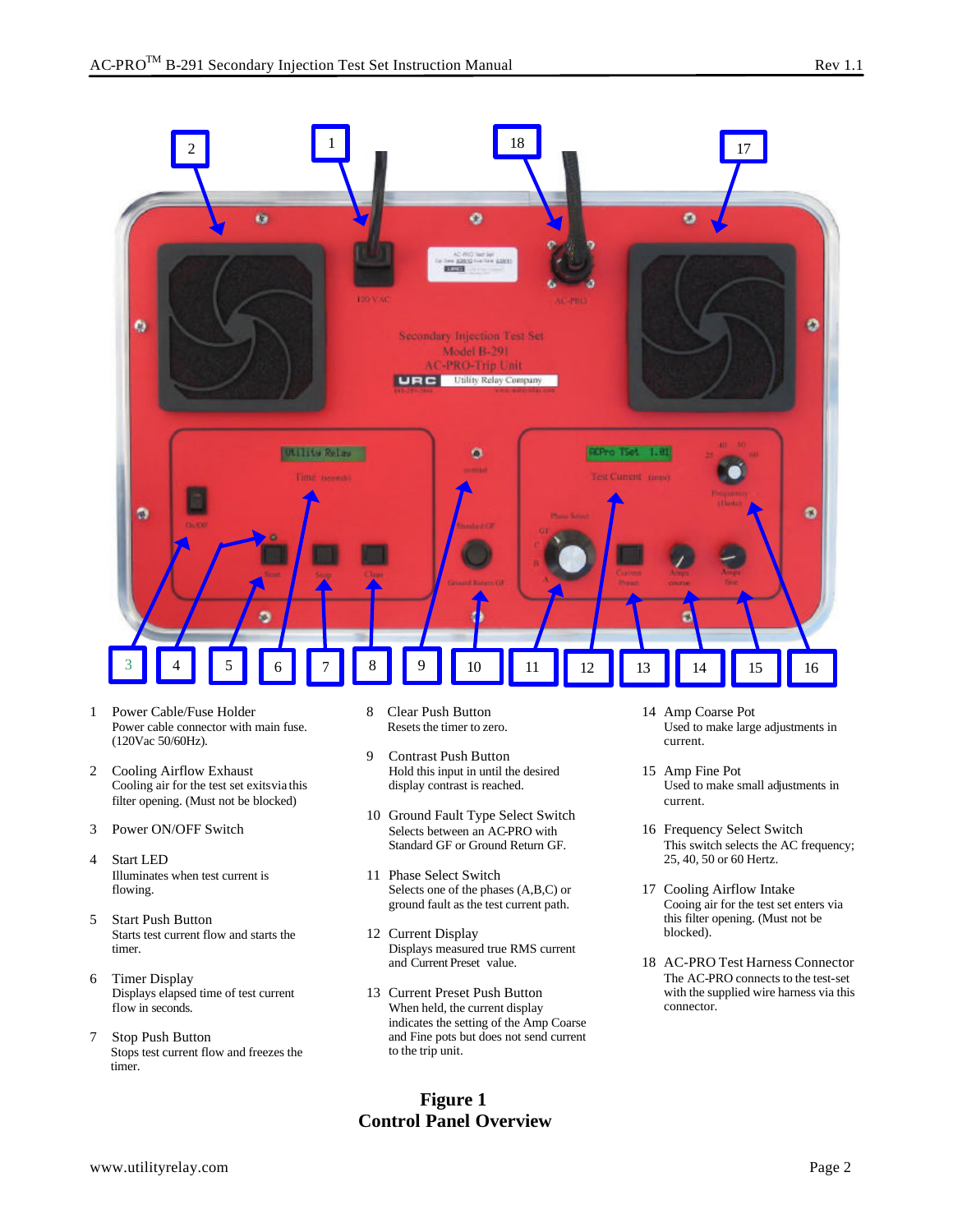## **3.0 Test Set Controls**

A brief description of the operation of the various test set controls is given below.

The numbers in parentheses refer to the labels in Figure 1.

## **3.1 Power (3)**

Power to the test set is controlled with the Power On-Off switch.

An AC cord is supplied with the test set. The recommended AC power source is 120V AC at either 50 or 60 Hz. The 120 VAC receptacle also contains the 5 Amp, 250V, 5 x 20mm main power fuse.

## **3.2 Time Display (6)**

The test set will measure the time elapsed while current is being delivered to the AC-PRO, and display the time on the Timer display.

The displayed time is in seconds with 1/100 of a second resolution.

The time will stop accumulating when the AC-PRO trips or when the Stop (7) push button is pushed.

The timer display is cleared when the Clear (8) push button is pushed.

## **3.3 Timer Clear Push Button (8)**

The Clear (8) push button clears the Timer display.

## **3.4 Start Push Button (5) and LED (4)**

The Start push button starts the test current flow to the AC-PRO and simultaneously starts the Timer (6).

The green LED located above the Start push button indicates test current flow.

## **3.5 Stop Push Button (7)**

The Stop push button stops the test current flow and simultaneously freezes the Timer (6).

## **3.6 Test Current display (12)**

The Test Current display indicates the true RMS test current in amps, going to the AC-PRO during a test.

To determine the equivalent CT primary current:

**1-Amp AC-PRO**…multiply the test set current by the CT rating set in the trip unit.

For example:

If the CT rating is 600 and the test current is 1.50 amps, then the equivalent primary current is:

 $1.50 \times 600 = 900$  amps primary

**1/2-Amp AC-PRO**…multiply the test set current by 2 and then multiply by the CT rating set in the trip unit.

For example:

If the CT rating is 600 and the test current is 0.75 amps, then the equivalent primary current is:

 $0.75 \times 2 \times 600 = 900$  amps primary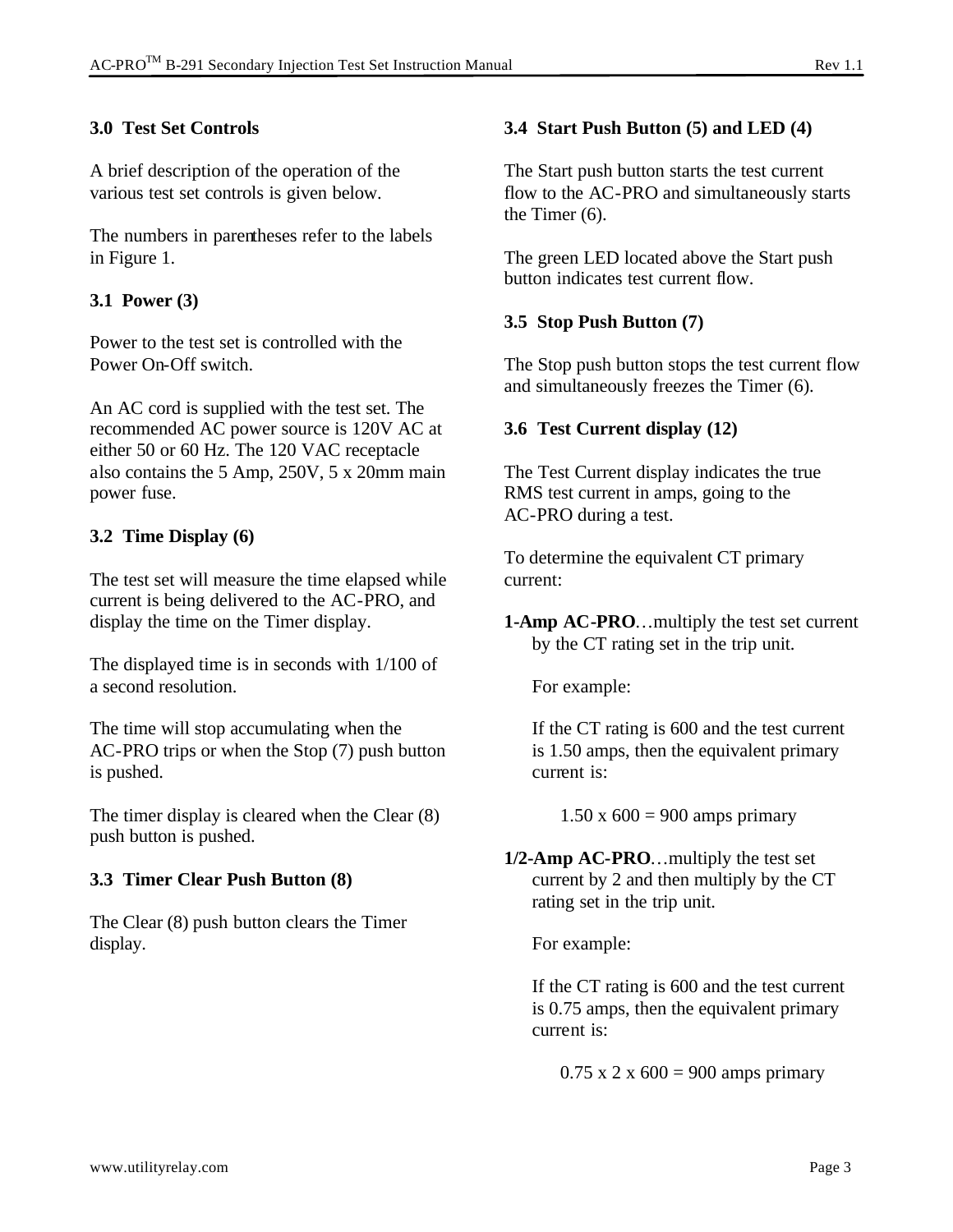## **3.7 Current Preset Push Button (13)**

While the Current Preset push button is pushed, the test set will display the current setting (from the Amp Coarse and Fine adjust pots) in the Current (12) display without actually driving any current to the AC-PRO.

The sum of the Amp Coarse (14) and Fine (15) pots is displayed in the Current (12) display and is continually updated while the Current Preset switch is pushed.

After the current pots are adjusted to the desired test current as seen on the display, release the Current Preset push button.

The test set limits the current set point level to 12.00 amps.

## **3.8 Amp Coarse Adjust (14)**

The Amps Coarse adjustment quickly changes the test current to the trip unit or the test Current Preset, with clockwise rotation increasing the value.

## **3.9 Amp Fine Adjust (15)**

The Amps Fine adjustment slowly changes the test current to the trip unit or the test Current Preset, with clockwise rotation increasing the value.

## **3.10 Phase Selector (11)**

The Phase Select selector switch is used to select which phase of the AC-PRO the test current is driven into. It selects between Phase A, Phase B, Phase C or Ground Fault (Neutral).

#### **3.11 Frequency Selector (16)**

The Frequency selector switch is used to select the AC test current frequency. This is used to select either 25, 40, 50 or 60 Hz.

#### **3.12 Contrast Push Button (9)**

The Contrast push button changes the contrast of both the Timer (6) and Current (12) displays. The push button should be pushed until the desired contrast is seen in the displays.

#### **3.13 Ground Fault Type Selector Switch (10)**

The GF Type Selector switch selects between the standard "residual" ground fault AC-PRO and the special "ground return" ground fault AC-PRO.

The option label on the front of the AC-PRO indicates if that trip unit is the special "ground return" type.

Push the GF Type Selector switch so the correct type of ground fault is selected.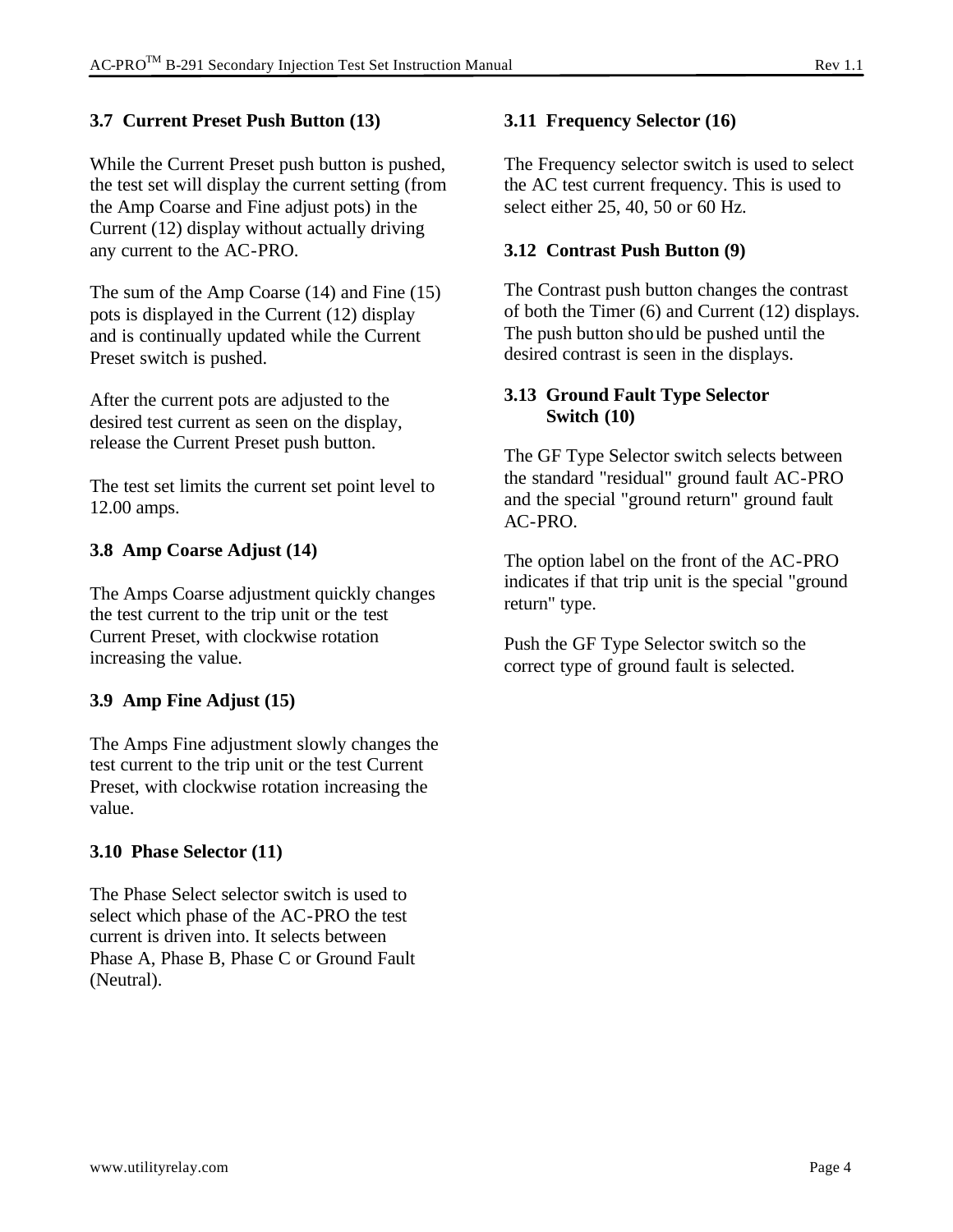

- F) Test Set Harness.
- G) Test Set Harness Power Plug to AC-PRO.
- H) Test Set Harness Main Connector to AC- PRO.
- J) Test Set Harness Actuator Connector.
- K) Circuit Breaker Wiring Harness (previously connected to the AC-PRO).

#### **Figure 2 AC-PRO / Breaker Test Set Connections**

#### **4.0 Operation**

The following describes the operation of the test set.

Note: Letters in parentheses refer to the labeled items in Figure 2.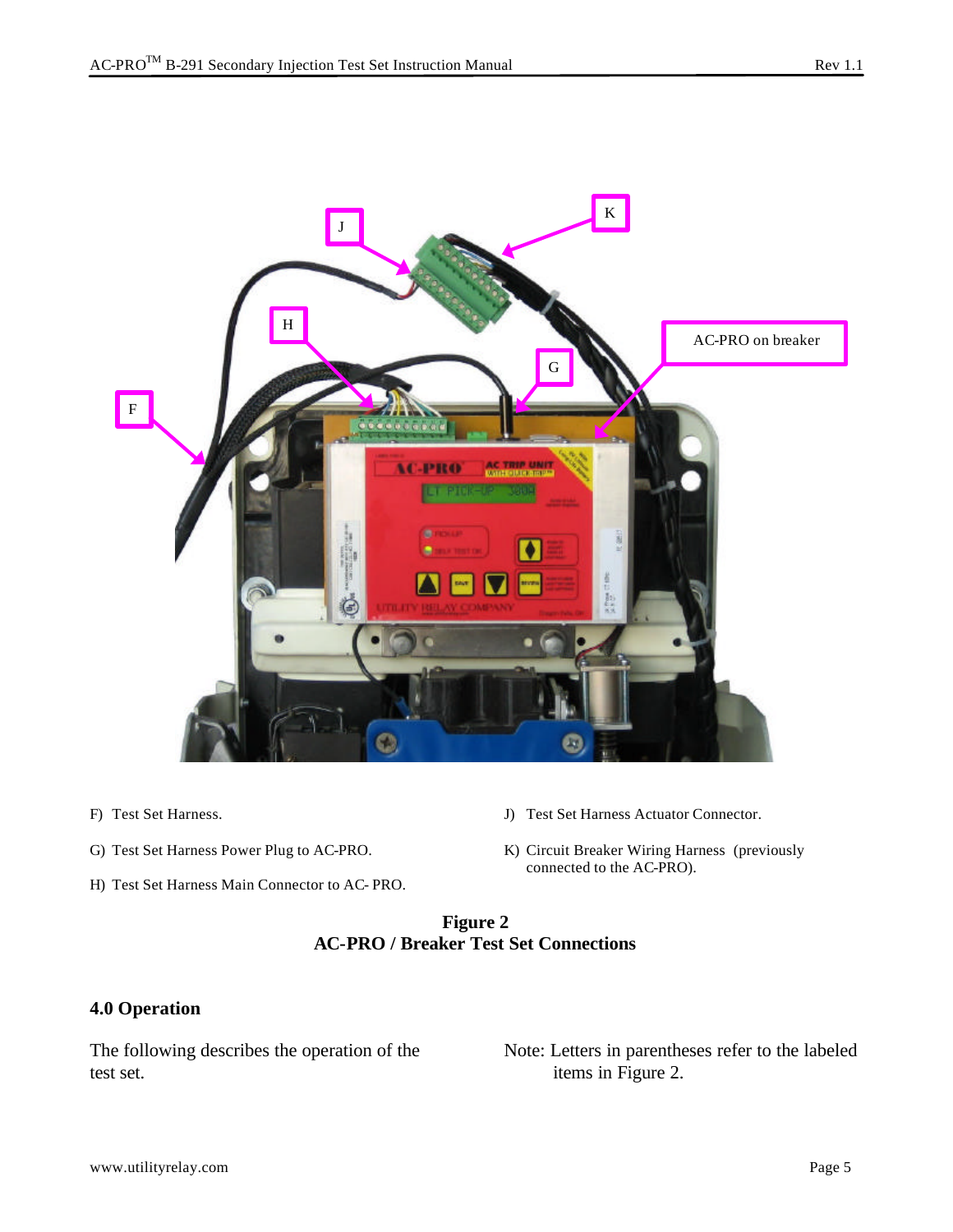## **4.1 Connecting to the AC-PRO**

The Test Harness (F) makes the connections from the test set to the AC-PRO (including power (G) for the AC-PRO). It also provides a connector for connection to the breaker harness (J) to allow the AC-PRO to fire the breaker actuator and trip the breaker. **See Figure 2.**

While the Power (3) switch is in the off position (red led in switch off):

- 1) Connect the round connector on the Test Harness (F) to the connector on the test set marked "AC-PRO" (18). Twist the outer ring clockwise to fully seat and lock the connector.
- 2) Remove the breaker wiring harness from the "breaker harness" connector on the AC-PRO (if installed on a breaker).
- 3) Connect the female ten-position terminal block connector (H) on the Test Harness to the AC-PRO.
- 4) Connect the small round connector on the Test Harness (G) to the "24 VAC auxiliary power" jack on the AC-PRO.
- 5) Connect the previously removed breaker wiring harness connector to the male ten-position terminal block on the Test Harness (J) (if installed on a breaker).
- 6) Once all connections are made the test set power can be turned on. The AC-PRO should also power up. (A short current pulse to the selected AC-PRO phase can occur on power-up or power-down, which may cause an instantaneous trip.)

## **4.1.1 AC-PRO-GR, Ground Return Trip Unit**

When testing a special trip unit with "ground" return" ground fault see Section 3.13.

# **4.2 Select the Frequency**

Select the desired frequency of operation using the Frequency (16) selector switch. **This must match the AC-PRO frequency.**

## **4.3 Calculate Long Time (LT) Pick-Up Secondary Current**

Calculate the secondary LT pick-up current  $(LT<sub>SPU</sub>)$  as follows:

# **For 1-Amp AC-PRO:**

 $LT_{SPU} = LT$  Pick-UP CT Rating

Example: If the CT rating is 1600 and the LT pick-up is 800 amps, then  $LT_{SPU} = 800 = 0.50$  amp 1600

Example: If the CT rating is 1600 and the LT pick-up is 1600 amps, then  $LT_{SPU} = 1600 = 1.00$  amp

1600

#### **For 1/2-Amp AC-PRO:**  $LT_{SPU} = LT$  Pick-Up  $X$  1/2 CT Rating

Example: If the CT rating is 1600 and the LT Pick-Up is 800 amps, then  $LT_{SPU} = 800 \text{ X } 1/2 = 0.25 \text{ amp}$ 1600

Example: If the CT rating is 1600 and the LT Pick-Up is 1600 amps, then  $LT_{SPU} = 1600$  X 1/2 = 0.50 amp 1600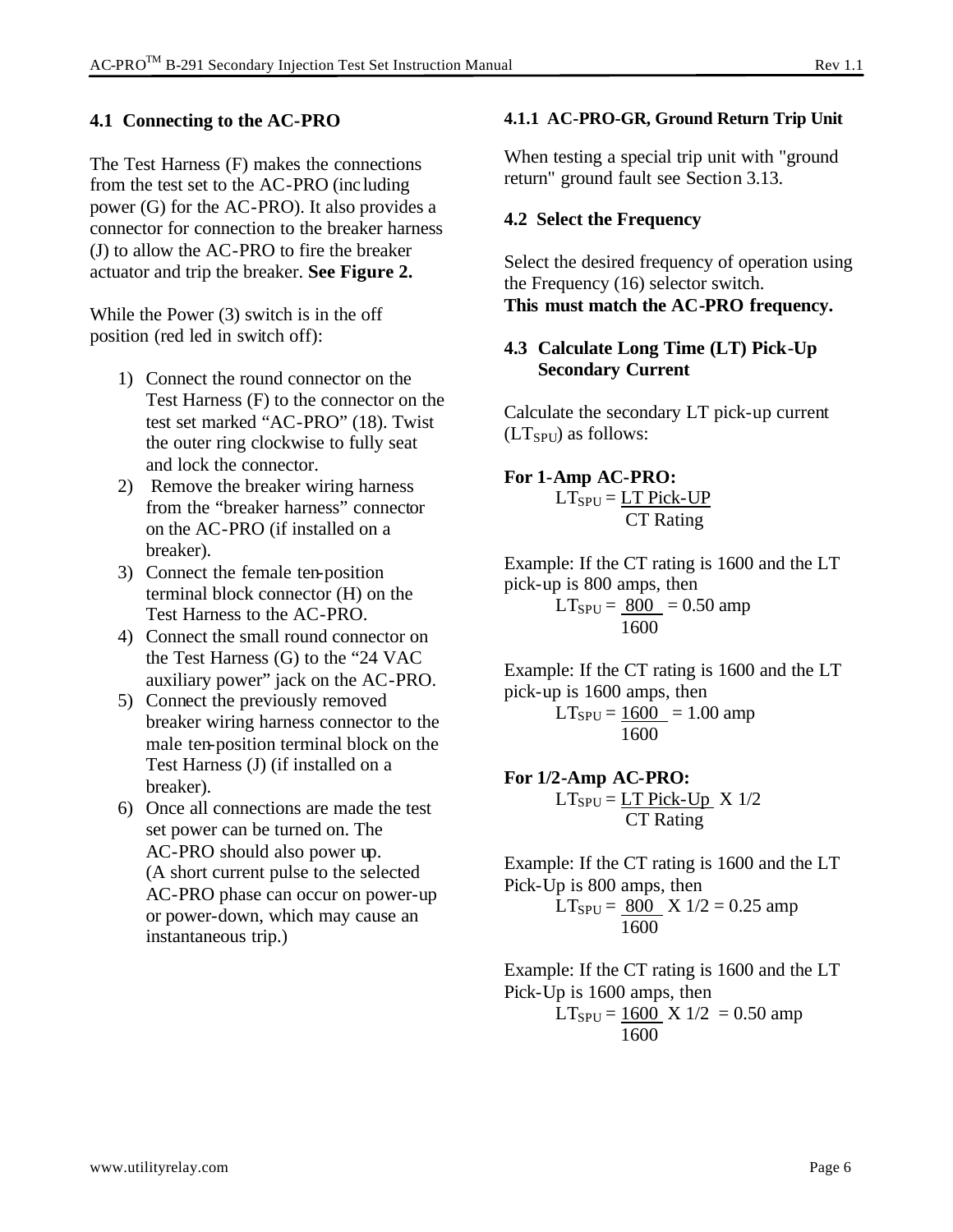## **4.4 Long Time (LT) Pick-Up Test**

To test the LT pick-up:

- 1) Hold down the Current Preset (13) while adjusting the Amp Coarse (14) and Fine (15) pots until the Current (12) display shows about 90% of the LT pick-up current  $(LT_{SPU})$  previously calculated.
- 2) Set the Phase selector (11) to either Phase A, B or C.
- 3) Push the Start (5) button.
- 4) Increase the test current until the display on the AC-PRO matches the LT pick-up programmed in the AC-PRO. The red pick-up LED on the AC-PRO should be flickering or solidly on. The test set current should be within ?10% of LT<sub>SPU</sub>.
- 5) Push the Stop (7) button.
- 6) If desired, test the other two phases in the same way.

## **4.5 Long Time (LT) Time Test**

To test the LT time delay trip:

1) The first step is to select a test current. For example, three times the LT pick-up (3X on the TCC in Figure 5). The desired test current is then  $3 \text{ X } LT_{SPU}$ .

Note, to accurately test the LT delay, the test current must be at least 110% of the LT pick-up.

- 2) Hold down the Current Preset (13) while adjusting the Amp Coarse (14) and Fine (15) pots until the Current (12) display shows the test current calculated in step 1. Release the Current Preset (13) button.
- 3) Set the Phase selector (11) to either Phase A, B or C.
- 4) Push the Clear (8) button to reset the Timer (6) to zero.
- 5) Push the Start (5) button and quickly make any minor adjustments required to the Amp Fine (15) pot. The red pick-up LED on the AC-PRO should be on and the AC-PRO should display OVERLOAD.
- 6) When the AC-PRO trips, the test set current will stop and the Timer (6) will freeze and display the total trip time.
- 7) Compare the trip time with the TCC in Figure 5 for the LT time band setting in the AC-PRO.
- 8) Verify that the AC-PRO saved the proper last trip data.
- 9) Repeat for the other two phases if desired.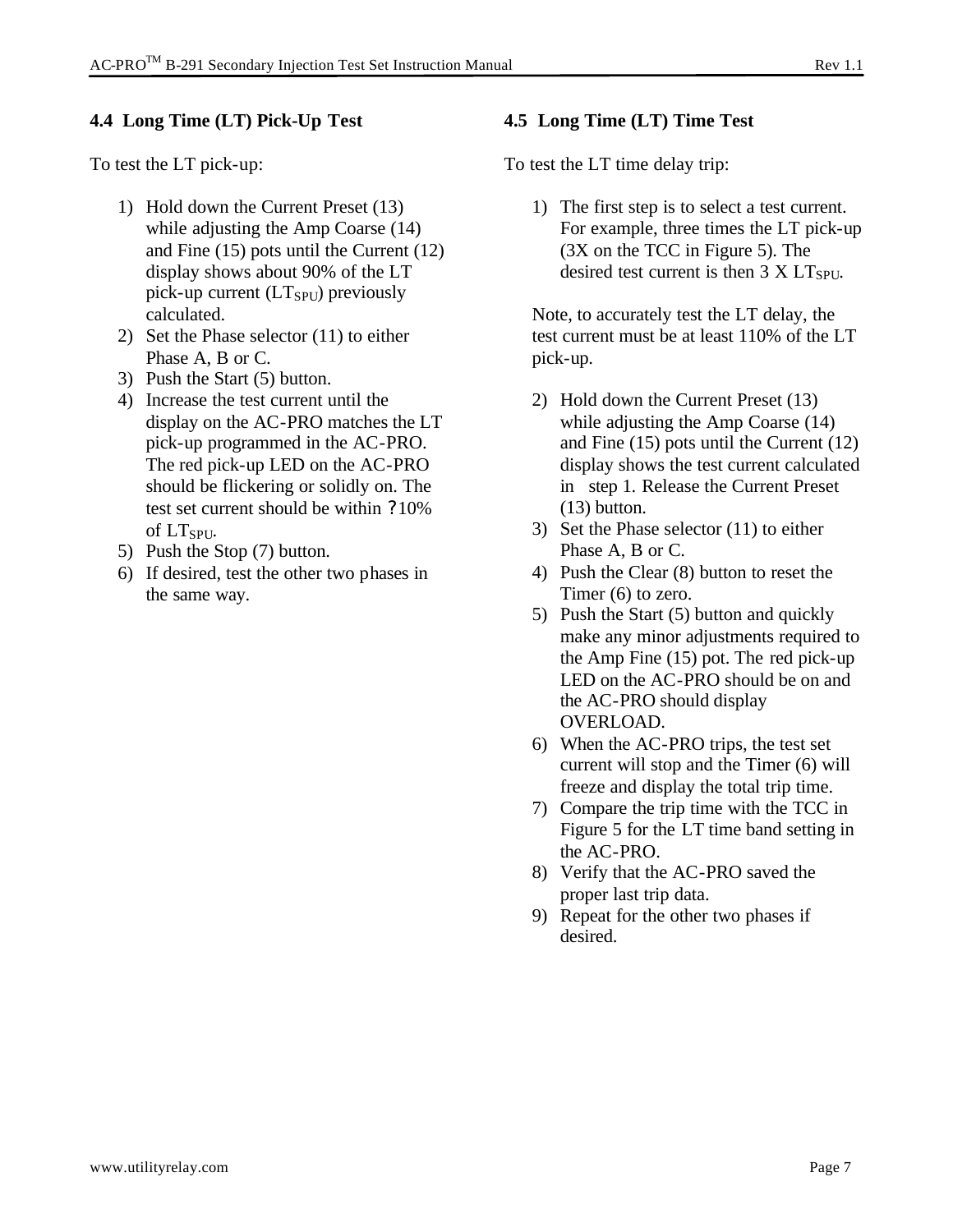## **4.6 Calculate Short Time (ST) Pick-Up Secondary Current**

Calculate the ST secondary pick-up current  $(ST<sub>SPU</sub>)$  as follows:

## **For 1-Amp AC-PRO:**

 $ST_{SPU} = ST$  Pick-Up CT Rating

Example: If the CT rating is 1600 and the ST pick-up is 6400 amps, then  $ST_{SPU} = 6400 = 4.00$  amp 1600

## **For 1/2-Amp AC-PRO:**

 $ST_{SPU} = ST$  Pick-Up  $X 1/2$ CT Rating

Example: If the CT rating is 1600 and the ST pick-up is 6400 amps, then  $ST_{SPU} = 6400 \text{ X } 1/2 = 2.00 \text{ amp}$ 1600

#### **4.7 Short Time (ST) Pick-Up Test**

To test the ST pick-up:

- 1) Hold down the Current Preset (13) while adjusting the Amp Coarse (14) and Fine (15) pots to 90% of the calculated ST<sub>SPU</sub>
- 2) Set the Phase selector (11) to either Phase A, B or C.
- 3) Push the Start (5) button but leave the test current on only long enough to see if a ST trip occurs. If the current is left on long enough a LT trip will occur.

A ST trip should NOT occur.

- 4) Hold down the Current Preset (13) while adjusting the Amp Coarse (14) and Fine (15) pots to 110% of the calculated ST<sub>SPU</sub>
- 5) Push the Clear (8) button to reset the Timer (6) to zero.
- 6) Push the Start (5) button.

A ST trip should occur. The test set current will stop and the Timer (6) will freeze displaying the trip time.

- 7) Verify that the AC-PRO saved the proper last trip data.
- 8) Repeat for the other two phases if desired.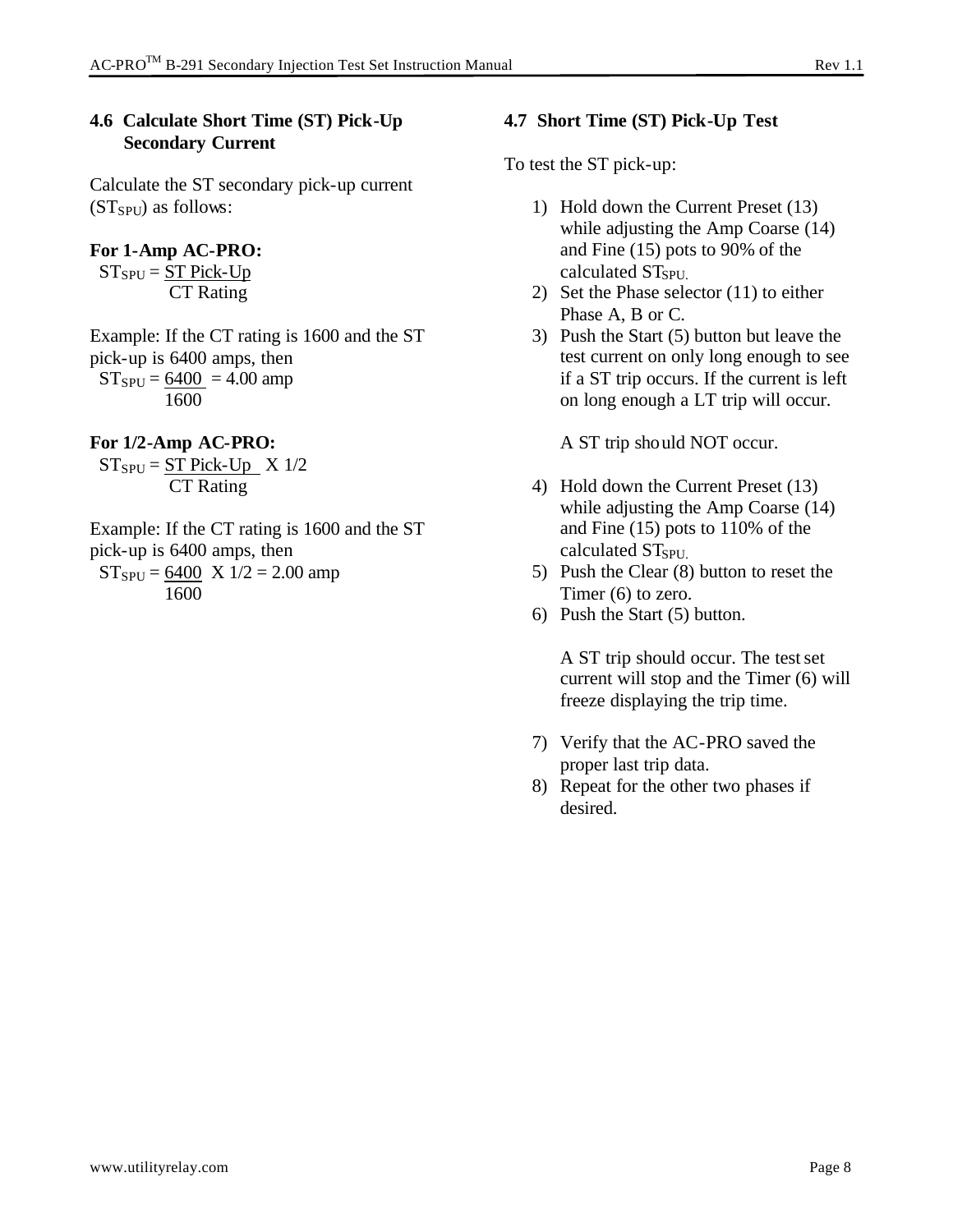## **4.8 Short Time (ST) Test**

To test the ST time delay trip:

1) The first step is to select a test current. For example, 150% of the ST pick-up. The desired test current is then 1.5 X ST<sub>SPU</sub>.

Note, to accurately test the ST delay, the test current must be at least 110% of the ST pick-up.

- 2) Hold down the Current Preset (13) while adjusting the Amp Coarse (14) and Fine (15) pots until the Current (12) display shows the test current calculated in step 1.
- 3) Set the Phase selector (11) to either Phase A, B or C.
- 4) Push the Clear (8) button to reset the Timer (6) to zero.
- 5) Push the Start (5) button.
- 6) When the AC-PRO trips, the test set current will stop and the Timer (6) will freeze displaying the trip time.
- 7) Compare the trip time with the TCC in Figure 5 for the ST time band setting in the AC-PRO.
- 8) Verify that the AC-PRO saved the proper last trip data.
- 9) Repeat for the other two phases if desired.

## **4.9 Calculate Instantaneous (I) Pick-Up Secondary Current**

Calculate the I secondary pick-up current  $(I_{SPU})$ as follows:

#### **For 1-Amp AC-PRO:**

 $I_{SPU} = I$  Pick-Up CT Rating

Example: If the CT rating is 1600 and the I pick-up is 9600 amps, then:

 $I_{SPU} = 9600 = 6.00$  amp 1600

**For 1/2-Amp AC-PRO:**  $I_{SPU} = I$  Pick-Up  $X 1/2$ 

CT Rating

Example: If the CT rating is 1600 and the I pick-up is 9600 amps, then:

 $ST_{SPU} = 9600 \times 1/2 = 3.00$  amp 1600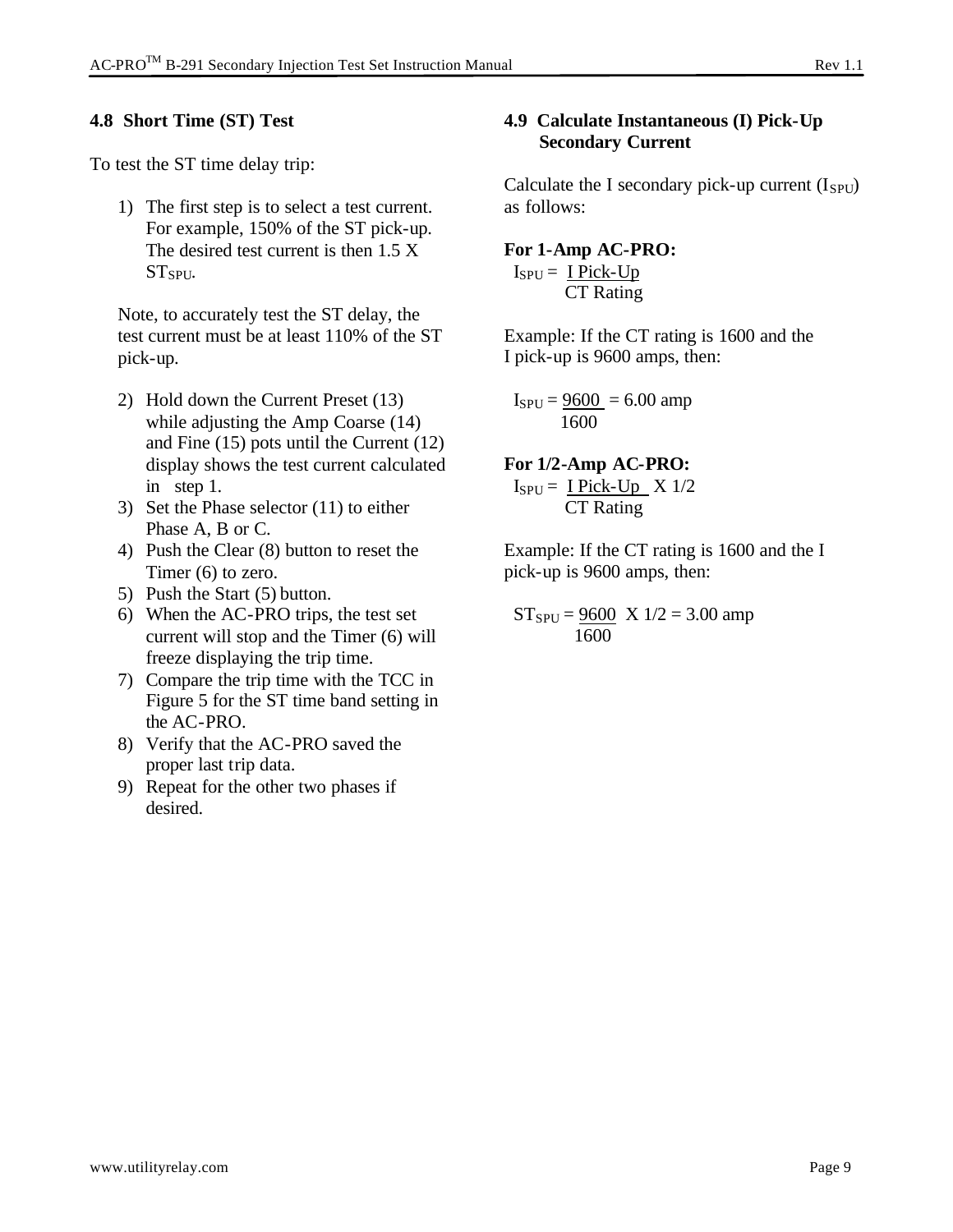## **4.10 Instantaneous (I) Pick-Up Test**

To test the I pick-up:

- 1) Hold down the Current Preset (13) while adjusting the Amp Coarse (14) and Fine (15) pots to 90% of the calculated  $I_{\text{SPIL}}$
- 2) Set the Phase selector (11) to either Phase A, B or C.
- 3) Push the Start (5) button but leave the test current on only long enough to see if an I trip occurs. If the current is left on long enough a LT or ST trip will occur. If ST is on, it is best to temporarily turn it off.

An I trip should NOT occur.

- 4) Hold down the Current Preset (13) while adjusting the Amp Coarse (14) and Fine (15) pots to 110% of the calculated I<sub>SPU</sub>
- 5) Push the Clear (8) button to reset the Timer (6) to zero.
- 6) Push the Start (5) button.

An I trip should occur. The test set current will stop and the Timer (6) will freeze displaying the trip time.

- 7) Verify that the AC-PRO saved the proper last trip data.
- 8) Repeat for the other two phases if desired.

## **4.11 Calculate Ground Fault (GF) Pick-Up Secondary Current**

Calculate the GF secondary pick-up current  $(GF<sub>SPU</sub>)$  as follows:

#### **For 1-Amp AC-PRO:**

 $GF_{SPU} = GF Pick-Up$ CT Rating

Example: If the CT rating is 1600 and the GF pick-up is 1200 amps, then:

 $GF_{SPU} = 1200 = 0.75$  amp 1600

**For 1/2-Amp AC-PRO:**  $GF_{SPU} = GF Pick-Up \times 1/2$ CT Rating

Example: If the CT rating is 1600 and the GF pick-up is 1200 amps, then:

 $GF_{SPU} = 1200 \times 1/2 = 0.38$  amp 1600

**For AC-PRO with Special 2-Amp Neutral Input:**

 $GF_{SPU} = GF Pick-Up$   $X 2$ CT Rating

Example: If the CT rating is 1600 and the GF pick-up is 1200 amps, then:

 $GF_{SPU} = 1200 \text{ X } 2 = 1.50 \text{ amp}$ 1600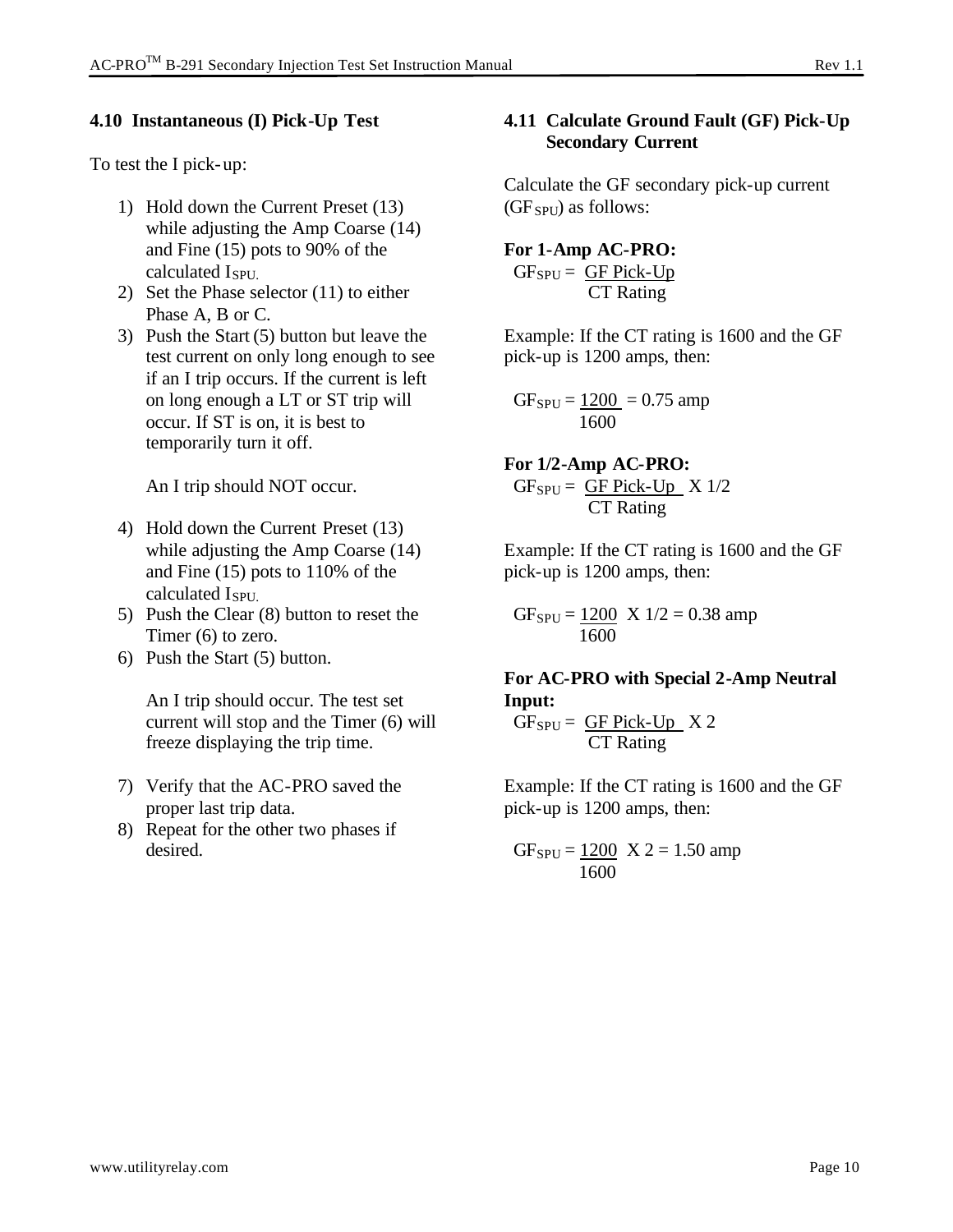## **4.12 Ground Fault (GF) Pick-Up Test**

Verify that the Ground Fault Type (10) selector switch is in the correct position for the AC-PRO being tested.

To test the GF pick-up:

- 1) Set the Phase selector (11) switch to GF.
- 2) Hold down the Current Preset (13) while adjusting the Amp Coarse (14) and Fine (15) pots to 90% of the calculated  $GF_{SPUL}$
- 3) Push the Start (5) button but leave the test current on only long enough to see if a GF trip occurs.

A GF trip should NOT occur.

- 4) Hold down the Current Preset (13) while adjusting the Amp Coarse (14) and Fine (15) pots to 110% of the calculated GF<sub>SPU</sub>
- 5) Push the Clear (8) button to reset the Timer (6) to zero.
- 6) Push the Start (5) button.

A GF trip should occur. The test set current will stop and the Timer (6) will freeze displaying the trip time.

7) Verify that the AC-PRO saved the proper last trip data.

## **4.13 Ground Fault (GF) Time Test**

To test the GF time delay trip:

1) The first step is to select a test current. For example, 150% of the GF pick-up. The desired test current is then 1.5 X GF<sub>SPU</sub>.

Note, to accurately test the GF delay, the test current must be at least 110% of the GF pick-up.

- 2) Hold down the Current Preset (13) while adjusting the Amp Coarse (14) and Fine (15) pots until the Display (12) shows the test current calculated in step 1.
- 3) Set the Phase selector (11) to GF.
- 4) Push the Clear (8) button to reset the timer (6) to zero.
- 5) Push the Start (5) button.
- 6) When the AC-PRO trips, the test set current will stop and the Timer (6) will freeze displaying the trip time.
- 7) Compare the trip time with the TCC in Figure 4 for the GF time band and  $I<sup>2</sup>T$ settings in the AC-PRO.
- 8) Verify that the AC-PRO saved the proper last trip data.

## **4.14 Unbalance Testing**

The Unbalance function cannot be tested with this test set.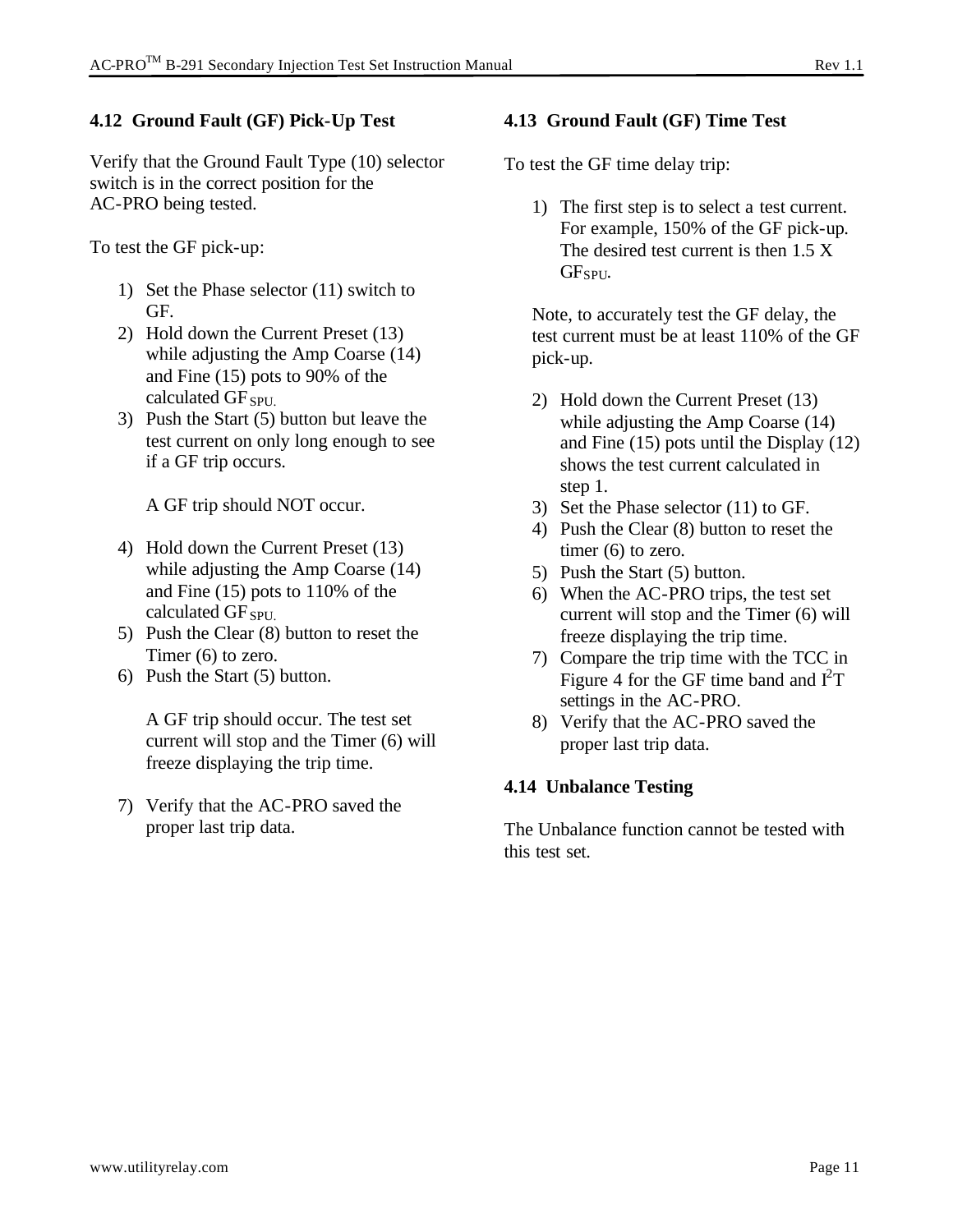

**Figure 3 Quick-TripTM Testing Connections**

- A AC-PRO™ Trip Unit
- B Test Set Harness
- C Shielded Cable 8/C Shielded cable with modular connectors.

# **5.0 Quick-TripTM Testing**

In order to test the Quick-Trip<sup>TM</sup> settings, the PRO-DISPLAY (D) and Quick-Trip<sup>TM</sup> ON/OFF Selector switch (E) must be connected as shown in Figure 3.

- D PRO-DISPLA Y
- E Quick-Trip<sup>TM</sup> ON/OFF Selector Switch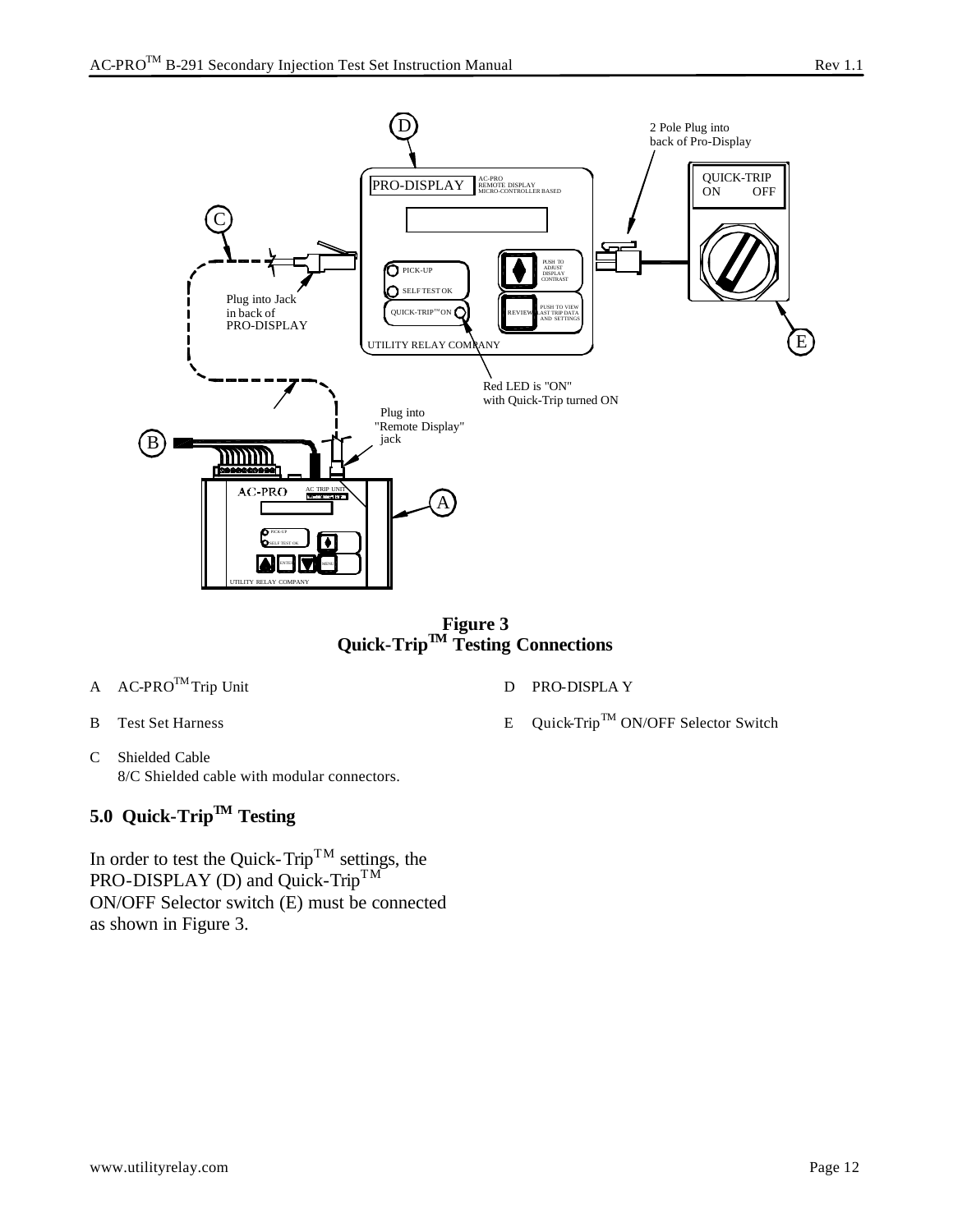## **5.1 Calculate Quick-TripTM Instantaneous (QT-I) Pick-Up Secondary Current**

Calculate the QT-I secondary pick-up current  $(QT-I_{SPU})$  as follows:

**For 1-Amp AC-PRO:**  $QT-I_{SPU} = QT-I$  Pick-Up CT Rating

Example: If the CT rating is 1600 and the QT-I pick-up is 9600 amps, then:

 $QT-I_{SPU} = 9600 = 6.00$  amp 1600

**For 1/2-Amp AC-PRO:**  $QT-I_{SPU} = QT-I$  Pick-Up  $X 1/2$ CT Rating

Example: If the CT rating is 1600 and the QT-I pick-up is 9600 amps, then:

 $QT-I_{SPU} = 9600 \text{ X } 1/2 = 3.00 \text{ amp}$ 1600

## 5.2 **Quick-Trip<sup>TM</sup>** Instantaneous (QT-I) **Pick-Up Test**

To test the QT-I pick-up:

- 1) Connect the Pro-Display (D) and the Quick-Trip<sup>TM</sup> ON/OFF Selector switch (E) as shown in Figure 3.
- 2) Set the Quick-Trip<sup>TM</sup> ON/OFF Selector switch (E) to ON.
- 3) Hold down the Current Preset (13) while adjusting the Amp Coarse (14) and Fine (15) pots to 90% of the calculated QT-ISPU.
- 4) Set the Phase selector (11) to either Phase A, B or C.
- 5) Push the Start (5) button but leave the test current on only long enough to see if a QT-I trip occurs.

A QT-I trip should NOT occur.

- 6) Hold down the Current Preset (13) while adjusting the Amp Coarse (14) and Fine (15) pots to 110% of the calculated QT-I<sub>SPU.</sub>
- 7) Push the Clear (8) button to reset the Timer (6) to zero.
- 8) Push the Start (5) button.

A QT-I trip should occur. The test set current will stop and the Timer (6) will freeze displaying the trip time.

- 9) Verify that the AC-PRO saved the proper last trip data.
- 10) Set the Quick-Trip<sup>TM</sup> ON/OFF Selector switch (E) to OFF.
- 11) Push the Start (5) button but leave the test current on only long enough to see if a QT-I trip occurs.

A QT-I trip should NOT occur.

12) Repeat for the other two phases if desired.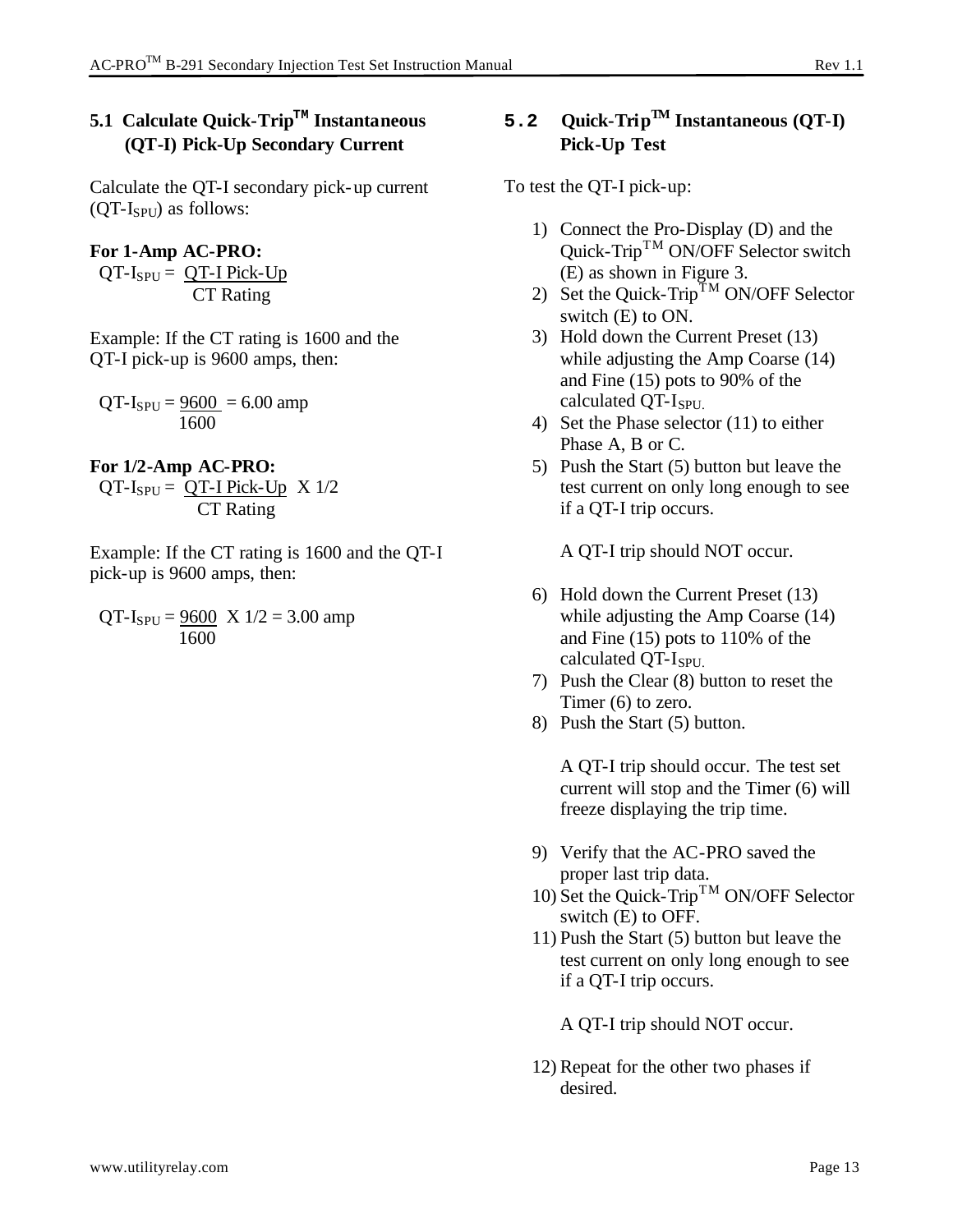# **5.3 Calculate Quick-TripTM Ground Fault (QT-GF) Pick-Up Secondary Current**

Calculate the QT-GF secondary pick-up current  $(OT-GF<sub>SPU</sub>)$  as follows:

**For 1-Amp AC-PRO:**  $QT-GF_{SPU} = QT-GF$  Pick-Up CT Rating

Example: If the CT rating is 1600 and the QT-GF pick-up is 1200 amps, then:

 $QT-GF_{SPU} = 1200 = 0.75$  amp 1600

**For 1/2-Amp AC-PRO:**

 $QT-GF_{SPU} = QT-GF$  Pick-Up  $X 1/2$ CT Rating

Example: If the CT rating is 1600 and the QT-GF pick-up is 1200 amps, then:

 $GF_{SPU} = 1200 \text{ X } 1/2 = 0.38 \text{ amp}$ 1600

## **For AC-PRO with Special 2-Amp Neutral Input:**

 $QT-GF_{SPU} = QT-GF Pick-Up$   $X 2$ CT Rating

Example: If the CT rating is 1600 and the QT-GF pick-up is 1200 amps, then:

 $QT-GF_{SPU} = 1200 \text{ X } 2 = 1.50 \text{ amp}$ 1600

## **5.4 Quick-TripTM Ground Fault (QT-GF) Pick-Up Test**

Verify that the Ground Fault Type (10) selector switch is in the correct position for the AC-PRO being tested.

To test the QT-GF pick-up:

- 1) Connect the Pro-Display (D) and the Quick-Trip<sup>TM</sup> ON/OFF Selector switch (E) as shown in Figure 3.
- 2) Set the Quick-Trip<sup>TM</sup> ON/OFF Selector switch (E) to ON.
- 3) Set the Phase Selector (11) switch to GF.
- 4) Hold down the Current Preset (13) while adjusting the Amp Coarse (14) and Fine (15) pots to 90% of the calculated  $QT-GF_{SPU.}$
- 5) Push the Start (5) button but leave the test current on only long enough to see if a QT-GF trip occurs.

A QT-GF trip should NOT occur.

- 6) Hold down the Current Preset (13) while adjusting the Amp Coarse (14) and Fine (15) pots to 110% of the calculated  $QT-GF_{SPU.}$
- 7) Push the Clear (8) button to reset the Timer (6) to zero.
- 8) Push the Start (5) button.

A QT-GF trip should occur. The test set current will stop and the Timer (6) will freeze displaying the trip time.

- 9) Set the Quick-Trip<sup>TM</sup> ON/OFF Selector switch (E) to OFF.
- 10) Push the Start (5) button but leave the test current on only long enough to see if a QT-GF trip occurs.

A QT-GF trip should NOT occur.

11) Verify that the AC-PRO saved the proper last trip data.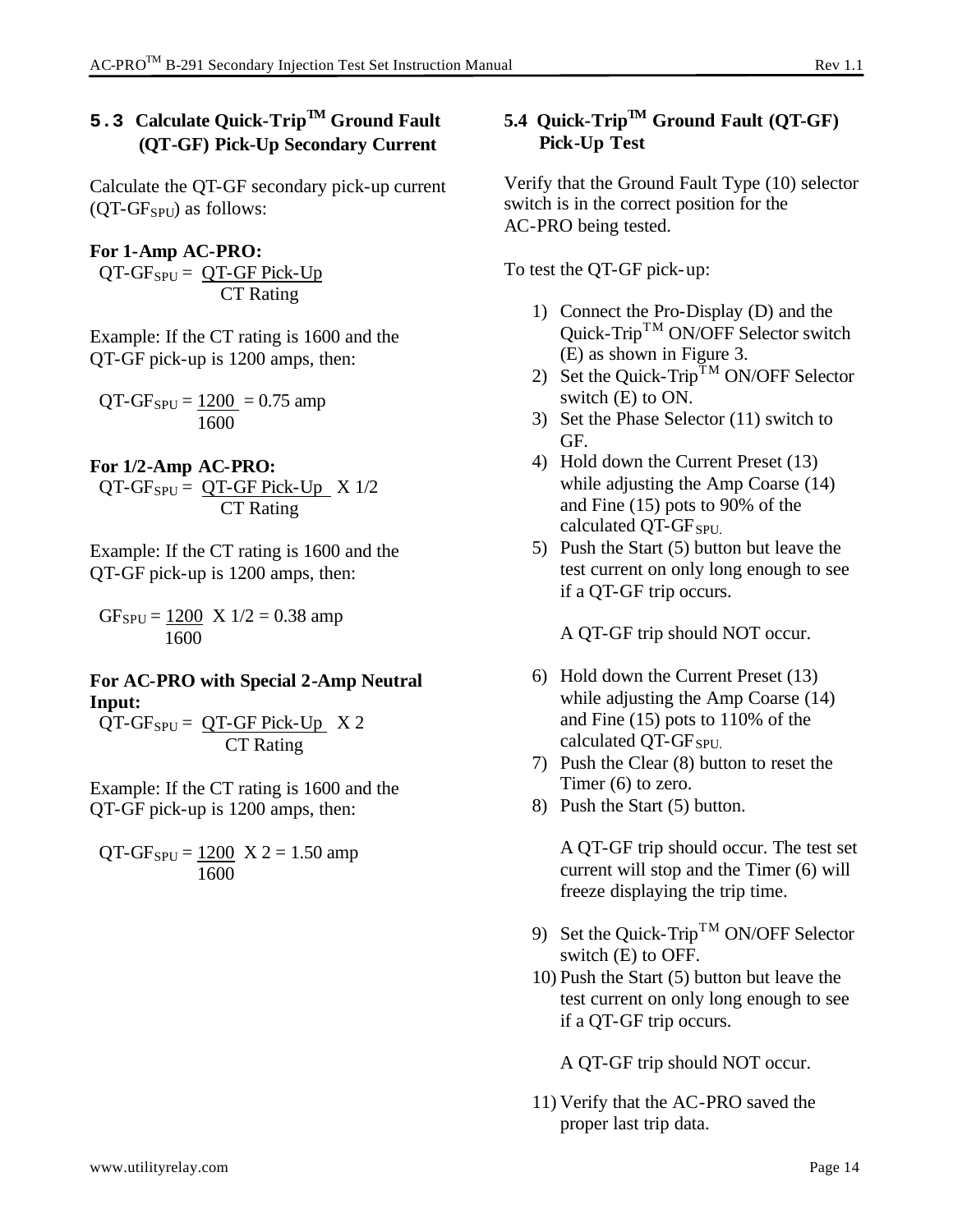## **6.0 Error/Fault Conditions**

#### **6.1 Current Error**

The test set monitors the current level while a test is in progress. Should the current level be outside of the expected range, a current error will occur and the test set will stop current flow and display "Current Error".

To clear the current error the Clear (8) button must be pressed. After this, normal operation on the test set should be restored.

The most likely causes for a "Current Error" are:

- 1) The trip unit is not powered up.
- 2) There are loose connections in the test cable.

#### **6.2 Thermal Limit**

As a protective feature, the test set will stop delivering current and display a "Thermal Limit" message if high levels of test current remain for a prolonged time period. The timeout for the thermal limit shutdown begins when any test current exceeds eight amps.

If a thermal limit occurs it must be cleared by pressing the Clear (8) button. The test set will not allow a test to be restarted for about five seconds. Before restarting the test, verify that there are no loose connections.

## **6.3 Unexpected GF Trip**

If a GF trip occurs when the Phase Selector (11) switch is NOT set to GF, the Ground Fault Type (10) selector switch is incorrectly set to "Ground Return" instead of "Standard GF".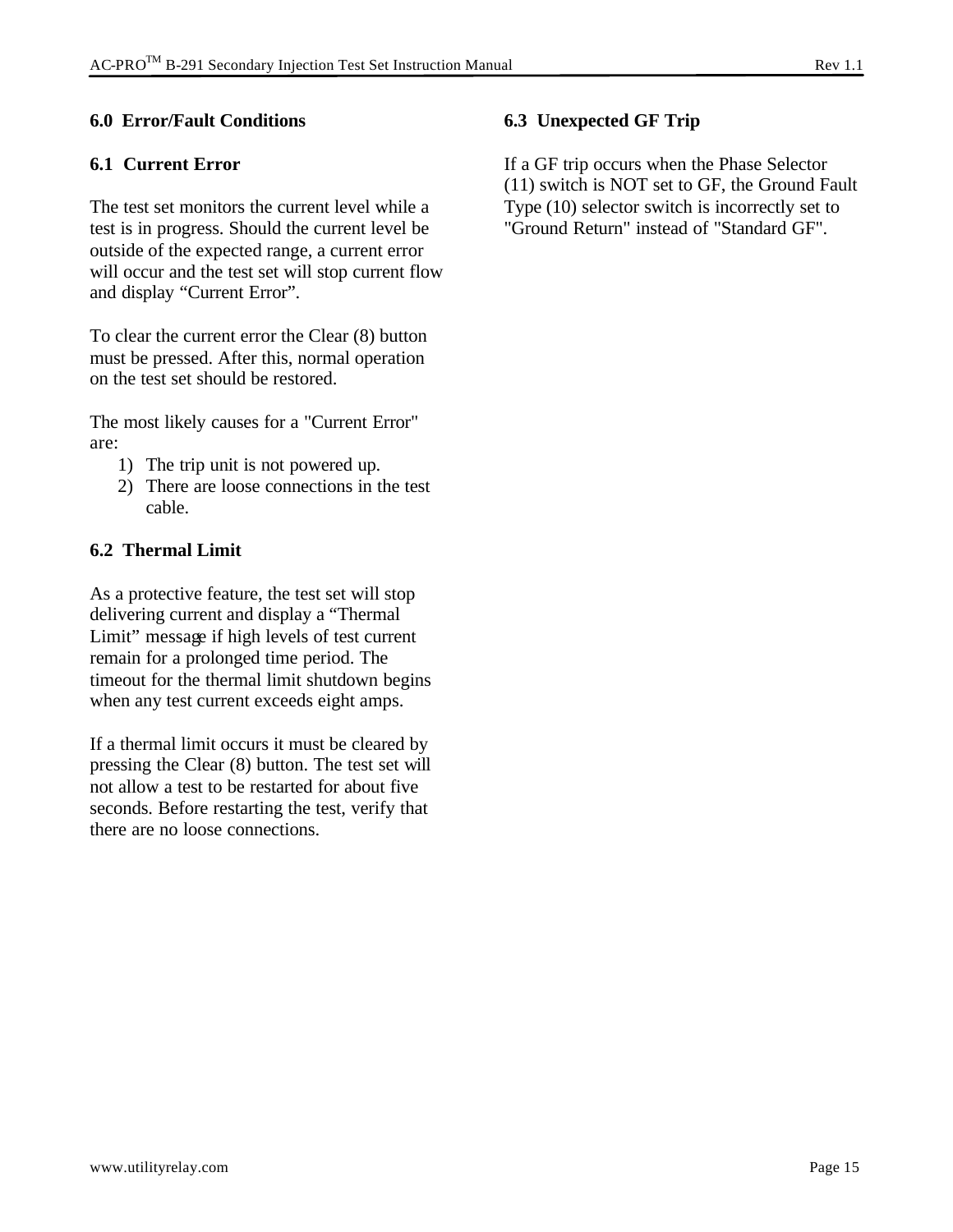

**Figure 4 Unbalance TCC & Ground Fault TCC**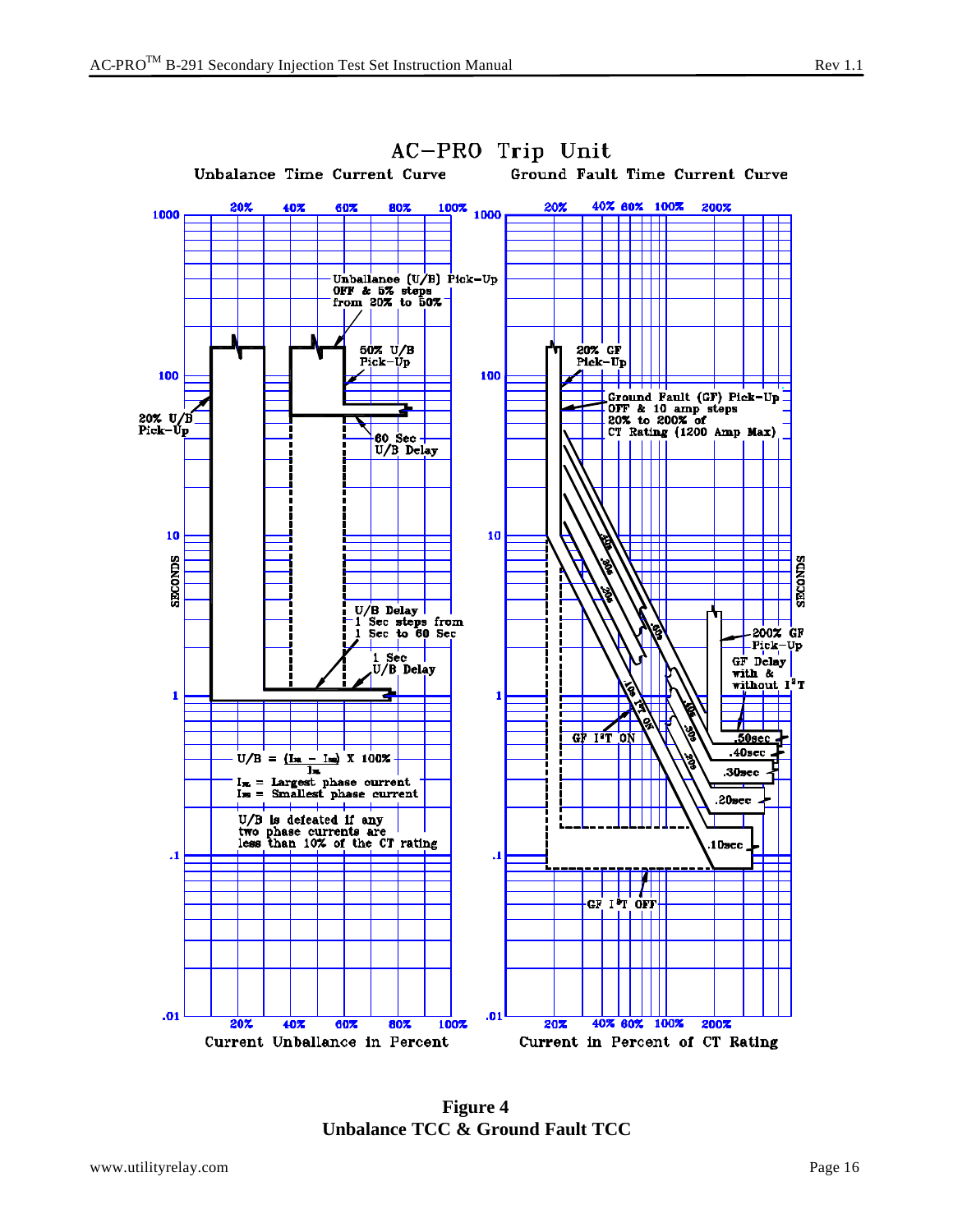

**Figure 5 Overload TCC**